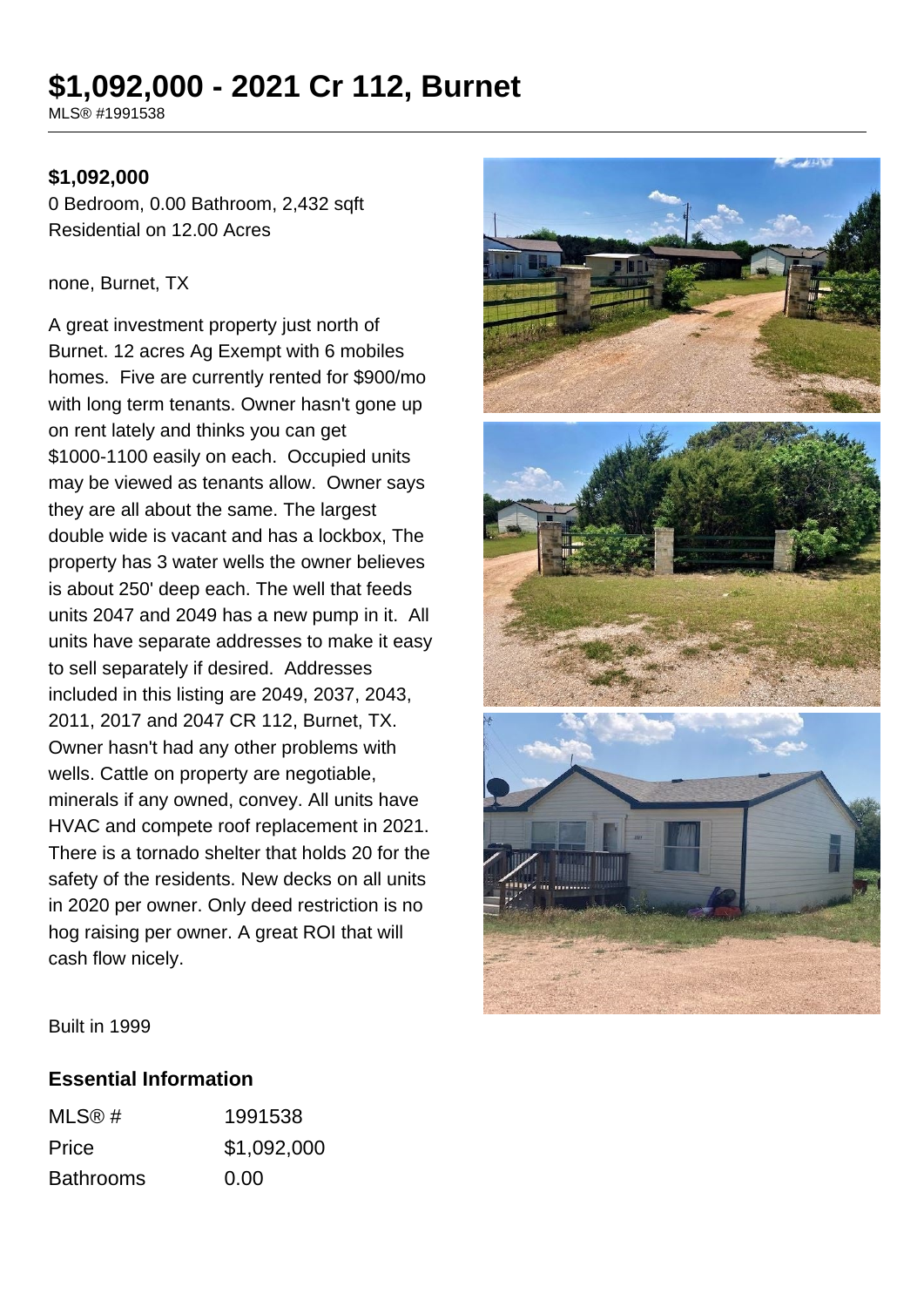| <b>Square Footage</b> | 2,432              |
|-----------------------|--------------------|
| Acres                 | 12.00              |
| <b>Year Built</b>     | 1999               |
| <b>Type</b>           | <b>Residential</b> |
| Sub-Type              | <b>Duplex</b>      |
| <b>Status</b>         | Active             |

## **Community Information**

| Address      | 2021 Cr 112   |
|--------------|---------------|
| Area         | BU            |
| Subdivision  | none          |
| City         | <b>Burnet</b> |
| County       | <b>Burnet</b> |
| <b>State</b> | <b>TX</b>     |
| Zip Code     | 78611         |

### **Amenities**

| <b>Utilities</b> | Above Ground Utilities, Electricity Connected, Propane |
|------------------|--------------------------------------------------------|
| Features         | <b>See Remarks</b>                                     |
| Parking          | Gravel                                                 |
| # of Garages     | 2                                                      |
| View             | <b>Hills</b>                                           |

### **Interior**

| Interior       | Carpet, Laminate   |
|----------------|--------------------|
| Appliances     | <b>See Remarks</b> |
| Heating        | Central            |
| # of Stories   |                    |
| <b>Stories</b> | One                |

### **Exterior**

|                 | Exterior Features See Remarks, Dog Run    |
|-----------------|-------------------------------------------|
| Lot Description | Moderate Trees, Native Plants, Subdivided |
| Roof            | Aluminum                                  |
| Construction    | <b>See Remarks</b>                        |
| Foundation      | Raised                                    |

### **School Information**

District Burnet ISD